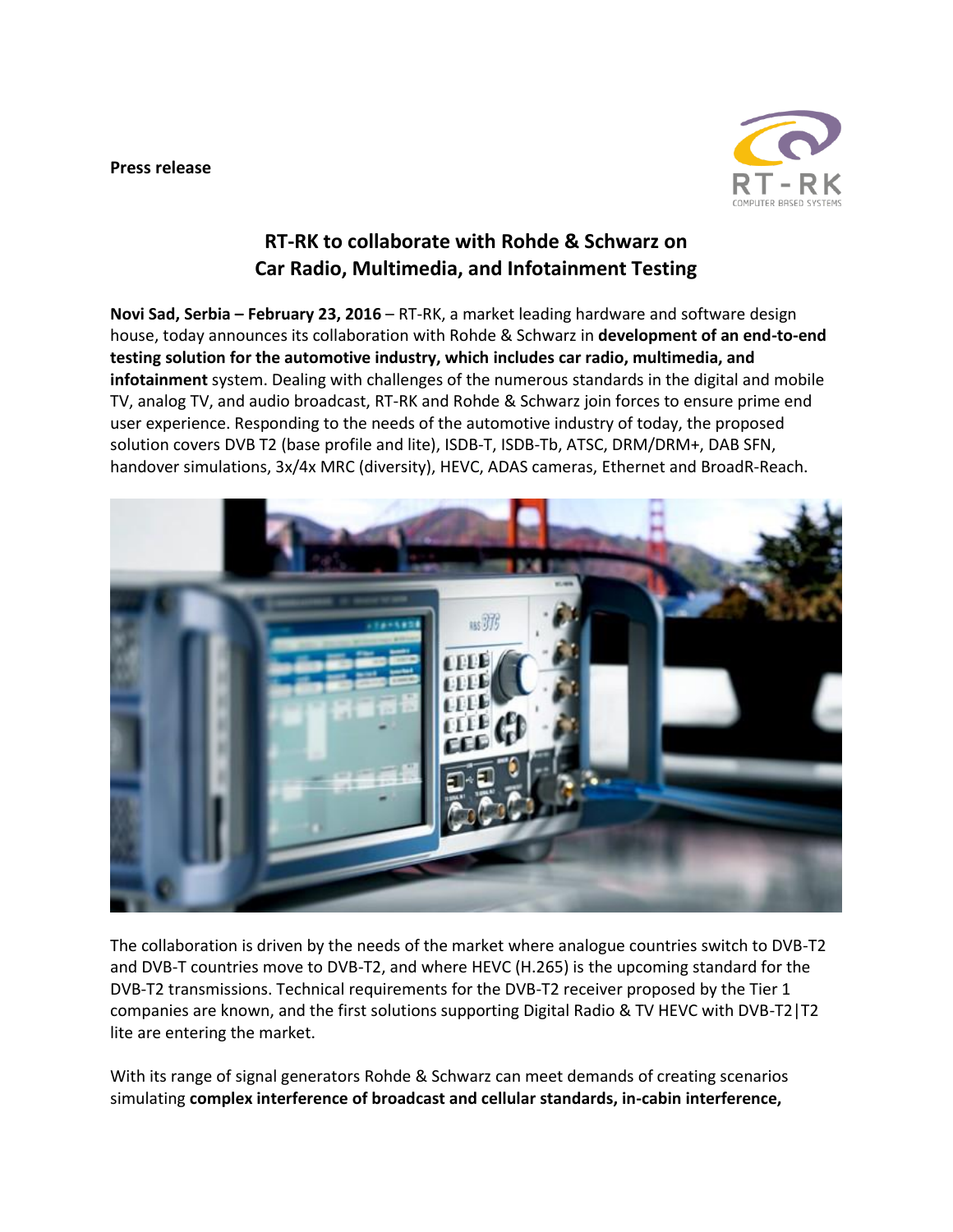**diversity of audio/video reception with latest broadcast standards**, and similar, ensuring complex simulations of all "on air" signals. On the other hand, RT-RK with its R&D expertise in testing of TV and multimedia devices can ensure a reliable **end-to-end solution with fitted R&D test packages for synthetic signal laboratory conditions** (references, performance, reproducibility, clean environment), **captured signal laboratory conditions** (real environment, reproducibility, snapshots), and **field/drive tests** (real environment, functionality). By covering all the laboratory and in-field conditions and going for all the R&D solutions, the partners aim at the best project performance and guaranteed end user experience.

*"Rohde & Schwarz has an impressive A/V broadcast test and measurement product portfolio for the complete value chain, from development to manufacturing,"* said **Ralph Kirchhoff, Director Business Unit Test and Measurement of the Broadcast and Media Division at Rohde & Schwarz**. *"Backed up by our EMC testing solutions we are able to answer the most complex challenges of today's automotive industry and provide R&D, lab, and manufacturing environments."*

*"We are very pleased by the opportunity to utilize the equipment by Rohde & Schwarz in the end-toend automotive test project,"* said **Vukota Pekovic, Head of Marketing and Sales at RT-RK.** *"The excellence of their products along with our R&D expertize in DVB, video compression standards, access control technologies, machine vision, A/V analysis and other aspects will provide eligible tests. Furthermore, our experience in test automation and running projects from development to manufacturing makes us a test powerhouse behind many successful products on the market. In collaboration with Rohde & Schwarz we have an exquisite portfolio and can guarantee the best results."*

The first test setup of the DVB-T2 receiver the partners will showcase a[t Embedded World in](https://www.embedded-world.de/en)  [Nuremberg, February 23-25, 2016.](https://www.embedded-world.de/en)

-ends-

# **About Rohde & Schwarz GmbH & Co. KG**



The Rohde & Schwarz electronics group offers innovative solutions in the following business fields: test and measurement, broadcast and media, cybersecurity, secure communications, radiomonitoring and radiolocation. Founded more than 80 years ago, this independent company has an extensive sales and service network and is present in more than 70 countries. The electronics group is among the world market leaders in its established business fields. On June 30, 2015, Rohde & Schwarz had approximately 9900 employees. The group achieved a net revenue of EUR 1.83 billion in the 2014/2015 fiscal year (July to June). The company is headquartered in Munich, Germany, and also has strong regional hubs in Asia and the USA.

**Media Contact** Patrizia Muehlbauer E-mail[: press@rohde-schwarz.com](mailto:press@rohde-schwarz.com)